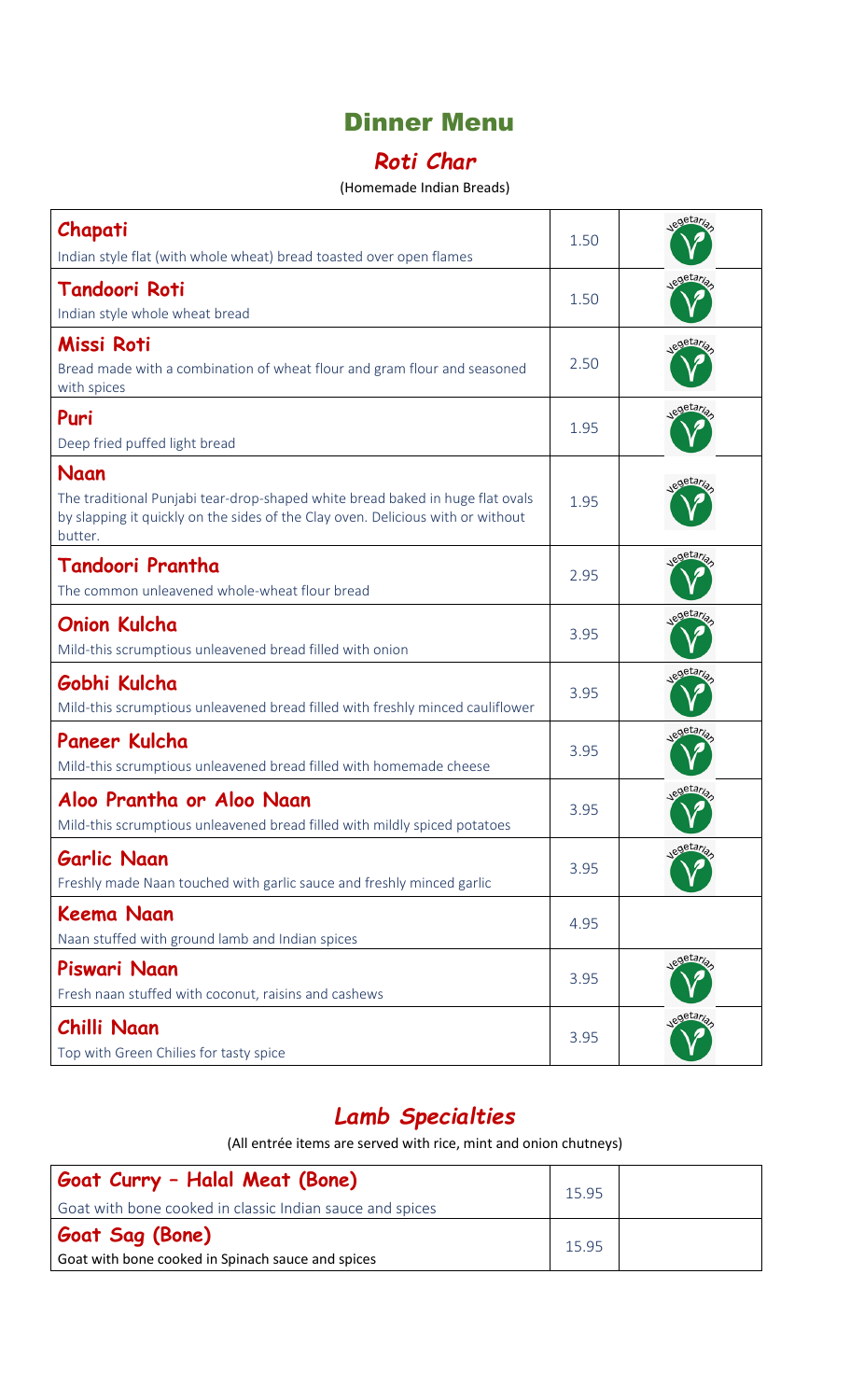| Goat Kadahi - Halal Meat (Bone)<br>Goat cooked in fried onion sauce, bell peppers and Indian spices cooked                                                                                                      | 15.95 |  |
|-----------------------------------------------------------------------------------------------------------------------------------------------------------------------------------------------------------------|-------|--|
| to perfection<br>Lamb Curry<br>Lamb cooked in classic Indian Sauce and spices                                                                                                                                   | 15.95 |  |
| <b>Lamb Vindaloo</b><br>Extra-hot spicy lamb cooked in a sharp, tangy sauce                                                                                                                                     | 16.95 |  |
| Lamb Rogan Josh<br>Cubes of lamb marinated in exotic spices and cooked with chopped<br>tomatoes in a creamy sauce                                                                                               | 16.95 |  |
| Lamb Korma<br>A rare delicacy from Northwest India. Juicy pieces of lamb especially<br>prepared with yogurt, onions, tomatoes and mild spices                                                                   | 16.95 |  |
| <b>Lamb Pasanda</b><br>Slices of lamb marinated in cream and cooked in a spicy almond sauce                                                                                                                     | 16.95 |  |
| Lamb Bhuna<br>Hearty appetites will appreciate our specialty from the upper Northern<br>region of India. Diced lamb grilled with Himalayan herbs, tomatoes and<br>bell peppers prepared in a traditional style. | 16.95 |  |
| Lamb Mango<br>Lamb with mango, aromatic herbs, touch of ginger, garlic and spices                                                                                                                               | 16.95 |  |
| Keema Matar<br>Minced lamb cooked with peas in mild spices                                                                                                                                                      | 16.95 |  |
| <b>Lamb Madras</b><br>Lamb cooked in an onion gravy with coconut, a touch of tamarind,<br>mustard and curry leaves                                                                                              | 16.95 |  |
| Lamb Do Piazza<br>Boneless lamb marinated, roasted in tandoor, cooked with onion,<br>tomato and fresh ginger pieces                                                                                             | 15.95 |  |
| Goti Tikka Masala<br>Marinated sliced lamb baked in the tandoor, then cooked in a thick<br>tomato and onion sauce                                                                                               | 16.95 |  |

# *Chef Specialties (Non-Vegetarian)*

| Chicken Karahi                                                            |       |  |
|---------------------------------------------------------------------------|-------|--|
| Specialty of Sitar. Chicken cooked in special gravy, onions, tomatoes and | 14.95 |  |
| bell pepper, tossed in Indian iron skillet (Karahi)                       |       |  |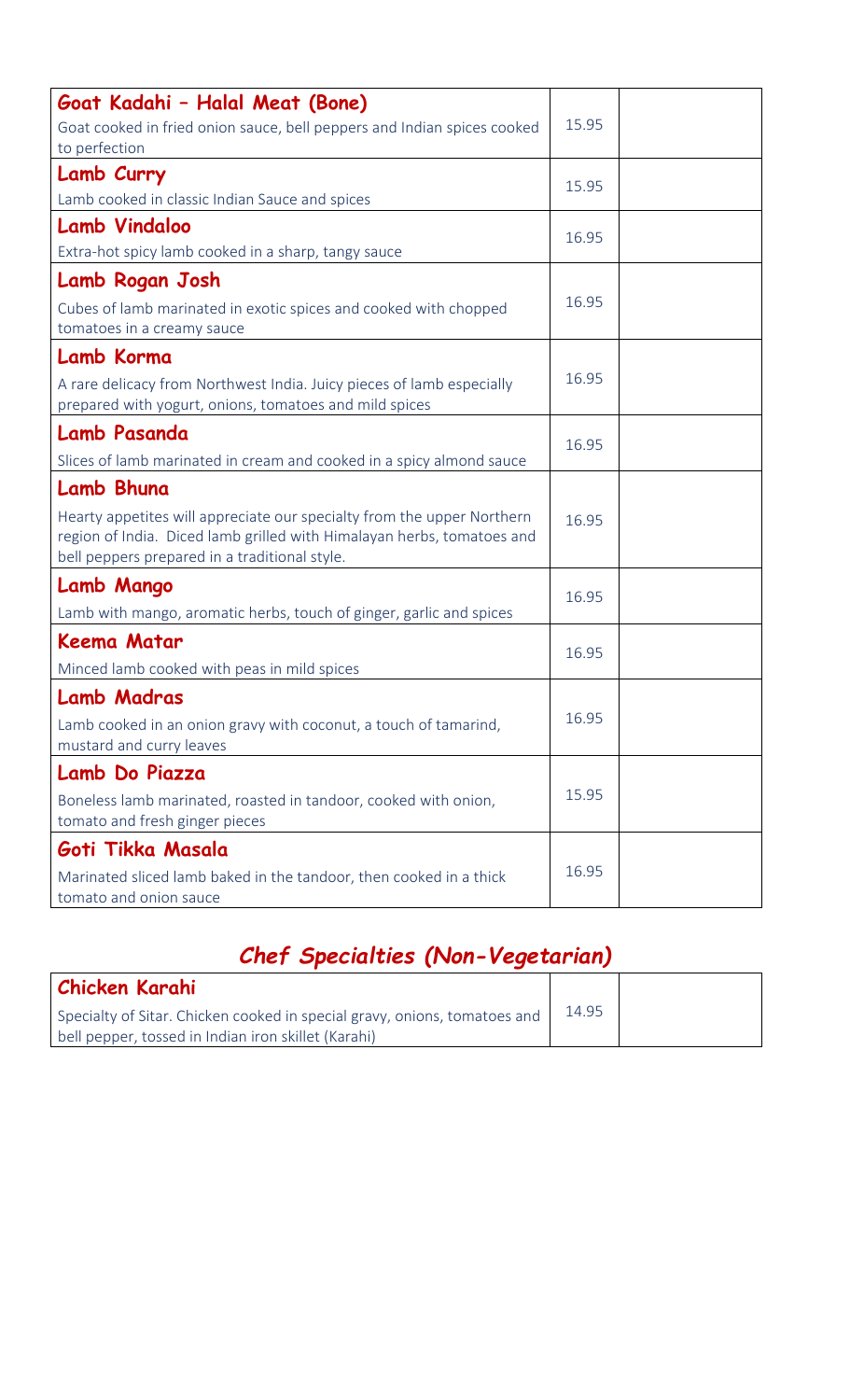| Karahi Tandoori Chicken Sag                                                                                                                             | 15.95 |  |
|---------------------------------------------------------------------------------------------------------------------------------------------------------|-------|--|
| Boneless Tandoori chicken, made with special spices and fresh spinach                                                                                   |       |  |
| <b>Lamb Fraizee</b>                                                                                                                                     |       |  |
| Specialty of Sitar. Lamb cooked in special gravy, onions, tomatoes and<br>bell pepper, tossed in Indian iron skillet (Karahi)                           | 16.95 |  |
| Karahi Lamb Palak                                                                                                                                       |       |  |
| Fresh lamb cooked with spinach, herbs, Indian spices, onions, tomatoes<br>and Indian spices, tossed in Indian iron skillet (Karahi)                     | 16.95 |  |
| Karahi Fish Palak                                                                                                                                       |       |  |
| Fresh fish cooked with spinach, herbs, Indian spices, onions, tomatoes<br>and Indian spices, tossed in Indian iron skillet (Karahi)                     | 16.95 |  |
| Karahi Shrimp                                                                                                                                           |       |  |
| Fresh jumbo shrimp marinated with Indian spice, cooked with giner,<br>fresh tomatoes, onions and bell pepper, tossed in Indian iron skillet<br>(Karahi) | 17.95 |  |

#### *Tandoori Specialties (Non-Vegetarian)*

(All cooked traditionally and served in an Indian iron skillet with rice)

| <b>Chicken Tandoori</b>                                                                                            |       |  |
|--------------------------------------------------------------------------------------------------------------------|-------|--|
| Chicken marinated in yogurt and mild spices with its own natural juices,                                           | 13.95 |  |
| roasted in our tandoor oven                                                                                        |       |  |
| <b>Chicken Tikka (Boneless)</b>                                                                                    | 14.95 |  |
| Thick and juicy cubes of chicken roasted in our tandoor oven                                                       |       |  |
| Kalmi Kabab (Boneless)                                                                                             |       |  |
| Mild, tender pieces of chicken marinated in special spices, then                                                   | 15.95 |  |
| barbecued on a skewer in our tandoor and served with rice                                                          |       |  |
| Seekh Kabab                                                                                                        |       |  |
| Minced meat mixed with onions and herbs, then roasted on skewers in                                                | 16.95 |  |
| our tandoor oven                                                                                                   |       |  |
| Fish Tikka (Salmon)                                                                                                |       |  |
| Boneless fish marinated in aromatic herbs and spices, then broiled in                                              | 17.95 |  |
| Tandoor                                                                                                            |       |  |
| <b>Boti Kabab (Boneless)</b>                                                                                       |       |  |
| Mild, tender morsels of lamb marinated in our special recipe, broiled                                              | 17.95 |  |
| with complementing additions in the tandoor, served with rice                                                      |       |  |
| <b>Shrimp Tandoori</b>                                                                                             |       |  |
| Large, mouth-watering shrimp, lightly seasoned and slowly baked over<br>charcoal in the tandoor. Served with rice. | 17.95 |  |

#### *Seafood Specialties*

(Served with rice)

| Goa Machhi (Tilapia)                                                        |       |  |
|-----------------------------------------------------------------------------|-------|--|
| A fish specialty of Goa prepared with ground coconut and masterful          | 16.95 |  |
| spices                                                                      |       |  |
| Fish Tikka Masala (Tilapia)                                                 | 16.95 |  |
| Fish tikka roasted in our clay oven and tossed in a deliciously zesty sauce |       |  |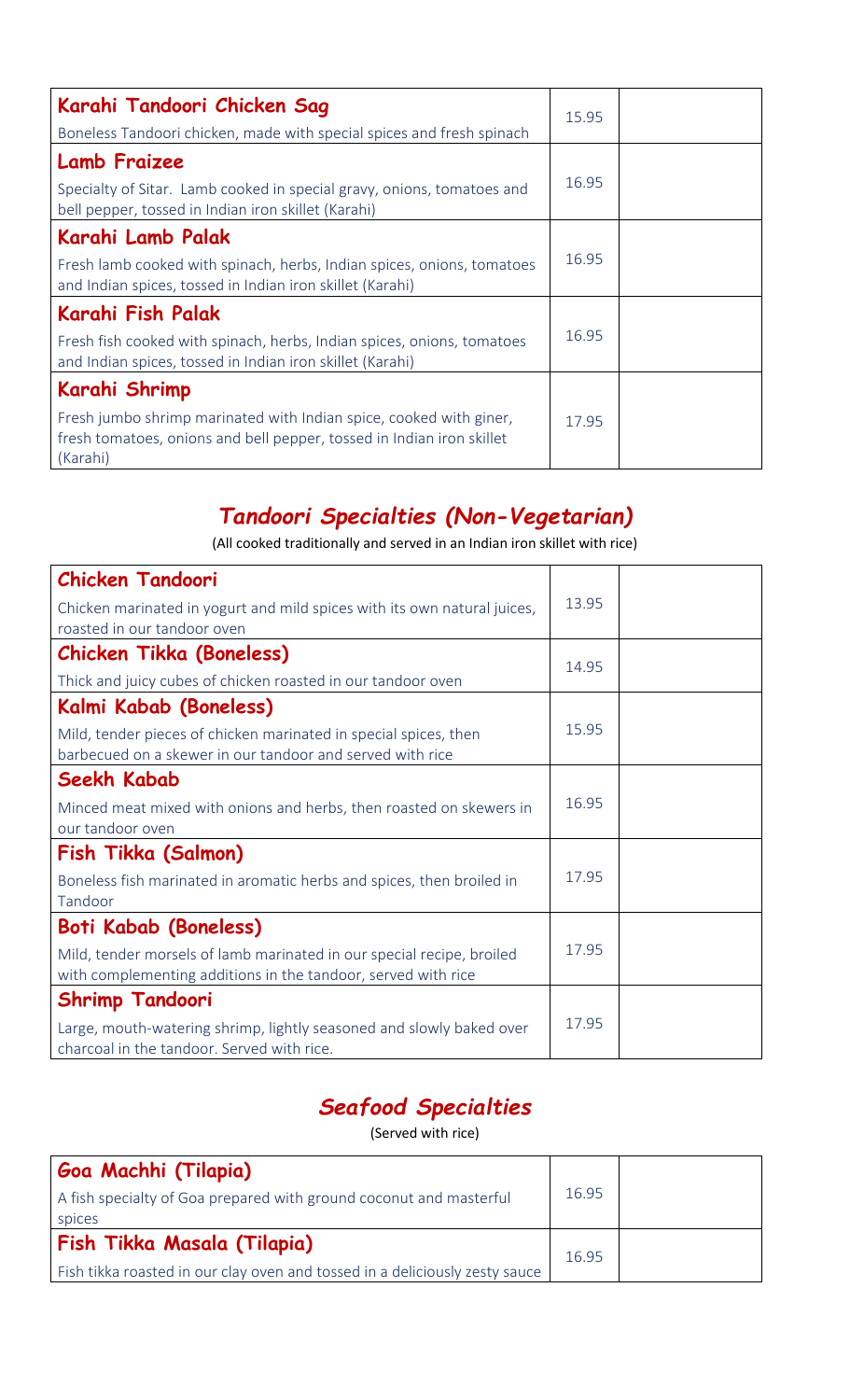| <b>Shrimp Patia</b>                                                                                |       |  |
|----------------------------------------------------------------------------------------------------|-------|--|
| Shrimp sautéed with sweet and sour mangoes, touch of ginger, scallions<br>and spices               | 16.95 |  |
| <b>Scallop Patia</b>                                                                               |       |  |
| Scallop sautéed with sweet and sour mangoes, touch of ginger, scallions<br>and spices              | 16.95 |  |
| <b>Shrimp Mushroom</b>                                                                             |       |  |
| Shrimp with fresh mushrooms and tomatoes sautéed in mildly spiced<br>curry sauce                   | 16.95 |  |
| <b>Scallop Mushroom</b>                                                                            |       |  |
| Scallop with fresh mushrooms and tomatoes sautéed in mildly spiced<br>curry sauce                  | 16.95 |  |
| <b>Shrimp Masala</b>                                                                               |       |  |
| Shrimp sautéed in a zesty tikka masala sauce, with touch of onion,<br>pepper and fenugreek leaves  | 16.95 |  |
| <b>Scallop Masala</b>                                                                              |       |  |
| Scallop sautéed in a zesty tikka masala sauce, with touch of onion,<br>pepper and fenugreek leaves | 16.95 |  |
| <b>Shrimp Nirgisi</b>                                                                              | 16.95 |  |
| Large shrimp cooked in a spicy coconut sauce                                                       |       |  |
| Shrimp Chilli Fry                                                                                  |       |  |
| Sautéed shrimp with sliced onion, tomato, green pepper, then glazed in                             | 16.95 |  |
| tancy sauce garnished with cilantro                                                                |       |  |
| <b>Shrimp Sag</b>                                                                                  | 16.95 |  |
| Shrimp cooked in Spinach sauce and spices                                                          |       |  |

#### *Chicken (Murg) Specialties*

(All entrée items are served with rice, mint and onion chutneys)

| Chicken Curry                                                        | 13.95 |  |
|----------------------------------------------------------------------|-------|--|
| Chicken cooked in a light gravy, mild curry.                         |       |  |
| Desi Chicken (Bone)                                                  |       |  |
| Boned chicken sautéed with chopped onion, tomato, ginger, garlic and | 13.95 |  |
| spices                                                               |       |  |
| Chicken Do Piazza                                                    |       |  |
| Boneless chicken marinated, roasted in tandoor, cooked with onion,   | 14.95 |  |
| tomato and fresh ginger pieces                                       |       |  |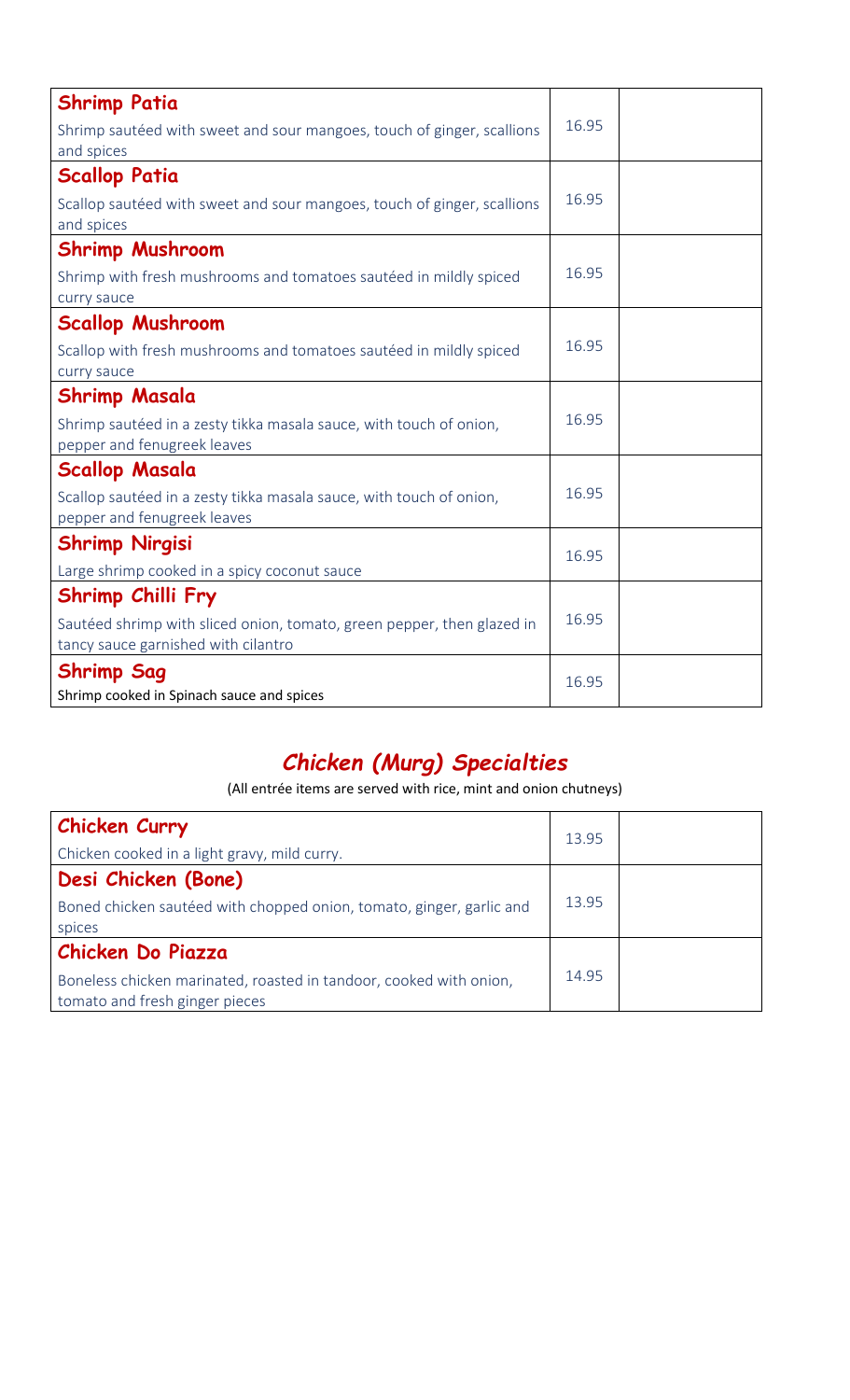| <b>Chicken Sagwala</b>                                                                                                                                                 | 14.95 |  |
|------------------------------------------------------------------------------------------------------------------------------------------------------------------------|-------|--|
| Boneless chicken cooked in spinach with mild spices                                                                                                                    |       |  |
| <b>Chicken Makhani</b><br>Tandoori baked chicken cooked in exotic spices with chopped tomatoes<br>and butter                                                           | 14.95 |  |
| <b>Chicken Sultani</b><br>Boneless chicken cooked in a mild cream sauce with ginger                                                                                    | 14.95 |  |
| <b>Chicken Korma</b><br>A rare delicacy from Northwest India. Juicy pieces of chicken especially<br>prepared with yogurt, onions, tomatoes and mild spices and cashew. | 14.95 |  |
| Chicken Chilli Fry<br>Boneless chicken cooked Indian and Chinese style                                                                                                 | 14.95 |  |
| <b>Chicken Vegetable</b><br>Boneless chicken sautéed with your choice of garden fresh mushrooms<br>or broccoli or mixed vegetables                                     | 14.95 |  |
| <b>Chicken Methi Mushroom</b><br>Boneless chicken sautéed in ginger and garlic with fresh fenugreek<br>leaves and mushrooms                                            | 14.95 |  |
| <b>Chicken Patia</b><br>Boneless chicken cooked with sweet and sour mangoes, spices and a<br>touch of ginger and scallions                                             | 14.95 |  |
| <b>Chicken Vindaloo</b><br>Boneless chicken cooked in hot curry sauce                                                                                                  | 14.95 |  |
| Chicken Tikka Mughlai<br>Tender pieces of boneless chicken and fresh mushrooms cooked in a<br>mildly spiced creamy tomato sauce                                        | 14.95 |  |
| <b>Chicken Tikka Masala</b><br>Pieces of chicken tikka cooked in a creamy sauce with fresh tomato and<br>exotic spices and cashew                                      | 15.95 |  |

## *Biryanis - Rice Specialties (Non-Vegetarian)*

(Select royal portions of lamb, chicken and shrimp sautéed in herbs and spices with fragrant rice)

| Chicken Biryani                                                                                                                  |       |  |
|----------------------------------------------------------------------------------------------------------------------------------|-------|--|
| Chicken marinated with spices and saffron, then steam-cooked with                                                                | 13.95 |  |
| naturally fragrant Basmati rice. A classic Moghul royal dish                                                                     |       |  |
| Chicken Tikka Biryani                                                                                                            |       |  |
| Boneless white chicken sautéed with fresh onions and bell peppers<br>cooked with steamed rice and spices                         | 14.95 |  |
| Lamb Biryani                                                                                                                     |       |  |
| A classic Moghul dish. Succulent pieces of curried lamb cooked with<br>Basmati rice, gently flavored with saffron and nuts       | 15.95 |  |
| Goat Biryani                                                                                                                     |       |  |
| Fragrant long-grained rice with goat cooked in spices and traditional                                                            | 15.95 |  |
| Indian seasoning made with a delicious recipe.                                                                                   |       |  |
| <b>Shrimp Biryani</b>                                                                                                            |       |  |
| Shrimp marinated with spices and saffron, then steam-cooked with<br>naturally fragrant Basmati rice. A classic Moghul royal dish | 16.95 |  |